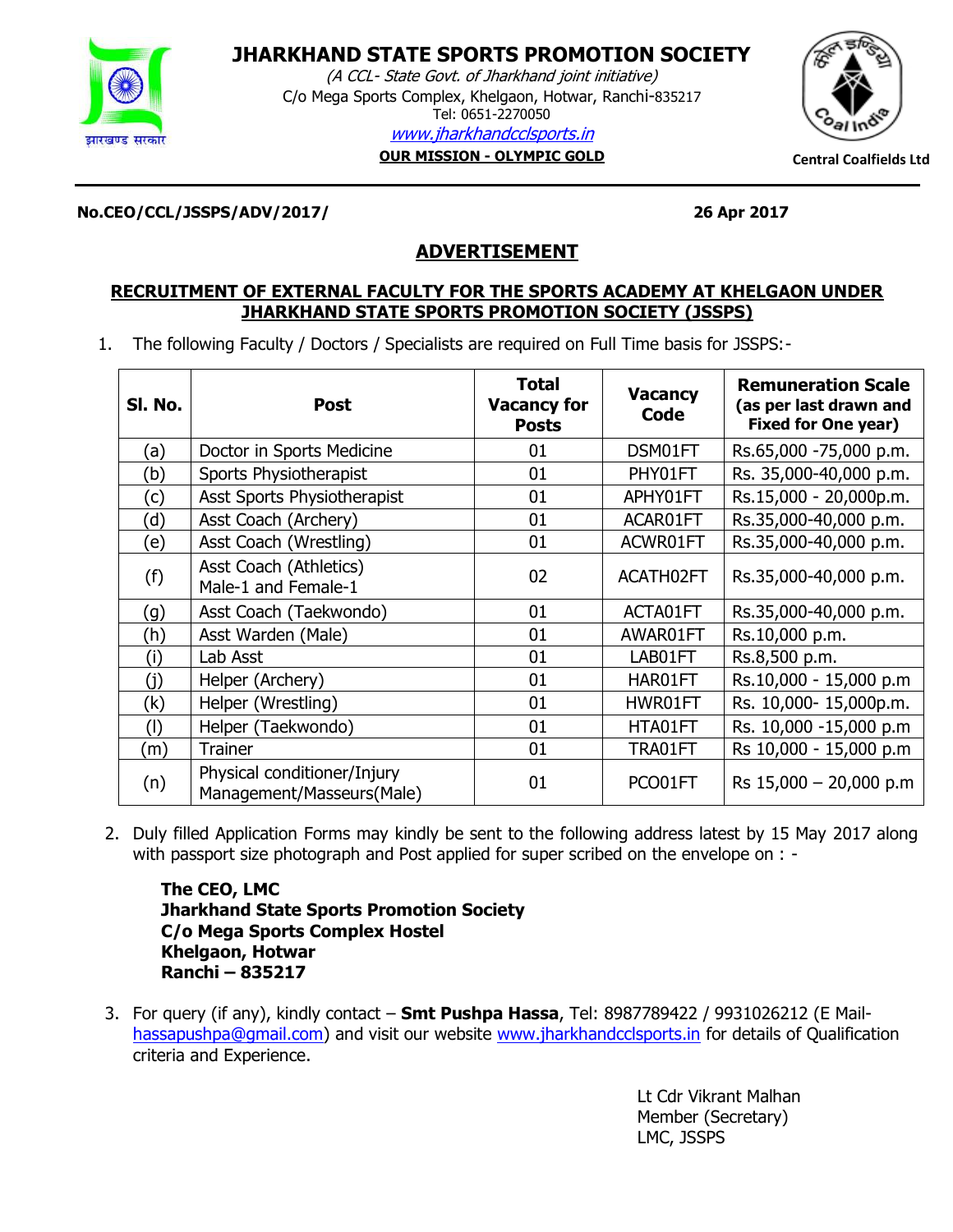

**JHARKHAND STATE SPORTS PROMOTION SOCIETY** (A CCL- State Govt. of Jharkhand joint initiative) C/o Mega Sports Complex, Khelgaon, Hotwar, Ranchi-835217 Tel: 0651-2270050 [www.jharkhandcclsports.in](http://www.jharkhandcclsports.in/)



**OUR MISSION - OLYMPIC GOLD Central Coalfields Ltd**

\_\_\_\_\_\_\_\_\_\_\_\_\_\_\_\_\_\_\_\_\_\_\_\_\_\_\_\_\_\_\_\_\_\_\_\_\_\_\_\_\_\_\_\_\_\_\_\_\_\_\_\_\_\_\_\_\_\_\_\_\_\_\_\_\_\_\_\_\_\_\_

# **APPLICATION FORM: VACANCY CODE**

| 1.    |                                |                                                                 |         |                                    |           |                   |         |                                                                                                    |  |
|-------|--------------------------------|-----------------------------------------------------------------|---------|------------------------------------|-----------|-------------------|---------|----------------------------------------------------------------------------------------------------|--|
| 2.    | (in Capitals)                  |                                                                 |         |                                    |           |                   |         |                                                                                                    |  |
| 3.    | Date of Birth:                 |                                                                 | Day     |                                    | Month     | Year              |         | Paste your recent<br>passport size                                                                 |  |
| 4.    |                                | Gender: (Write '1' for Male, '2' for Female)                    |         |                                    |           |                   |         |                                                                                                    |  |
| 5.    |                                |                                                                 |         |                                    |           |                   |         |                                                                                                    |  |
| 6.    |                                |                                                                 |         |                                    |           |                   |         |                                                                                                    |  |
| 7.    |                                | Mailing Address (in block letters):                             |         |                                    |           |                   |         |                                                                                                    |  |
|       |                                |                                                                 |         |                                    |           |                   |         |                                                                                                    |  |
|       |                                |                                                                 |         |                                    |           |                   |         |                                                                                                    |  |
|       |                                |                                                                 |         |                                    |           |                   |         |                                                                                                    |  |
| 8.    |                                |                                                                 |         |                                    |           |                   |         |                                                                                                    |  |
| 9.    |                                | Whether Physical Handicapped? : (Write '1' for Yes, '2' for No) |         |                                    |           |                   |         |                                                                                                    |  |
| 10.   |                                | Community (please tick $\sqrt{}$ )                              |         | <b>SC</b>                          | <b>ST</b> | <b>OBC</b>        |         | <b>GENERAL</b>                                                                                     |  |
| 11.   |                                |                                                                 |         |                                    |           |                   |         | All Educational/other professional Qualifications/Training Courses etc/Degree Examination onwards: |  |
| Level | Exam<br>passed/<br>Degree Trg. | Division/Grade   Year of<br>% of Marks                          | Passing | Duration of the<br>Degree/ Diploma |           | Board/ University | Subject | Subject of<br>Specialistion                                                                        |  |
|       |                                |                                                                 |         |                                    |           |                   |         |                                                                                                    |  |
|       |                                |                                                                 |         |                                    |           |                   |         |                                                                                                    |  |
|       |                                |                                                                 |         |                                    |           |                   |         |                                                                                                    |  |
|       |                                |                                                                 |         |                                    |           |                   |         |                                                                                                    |  |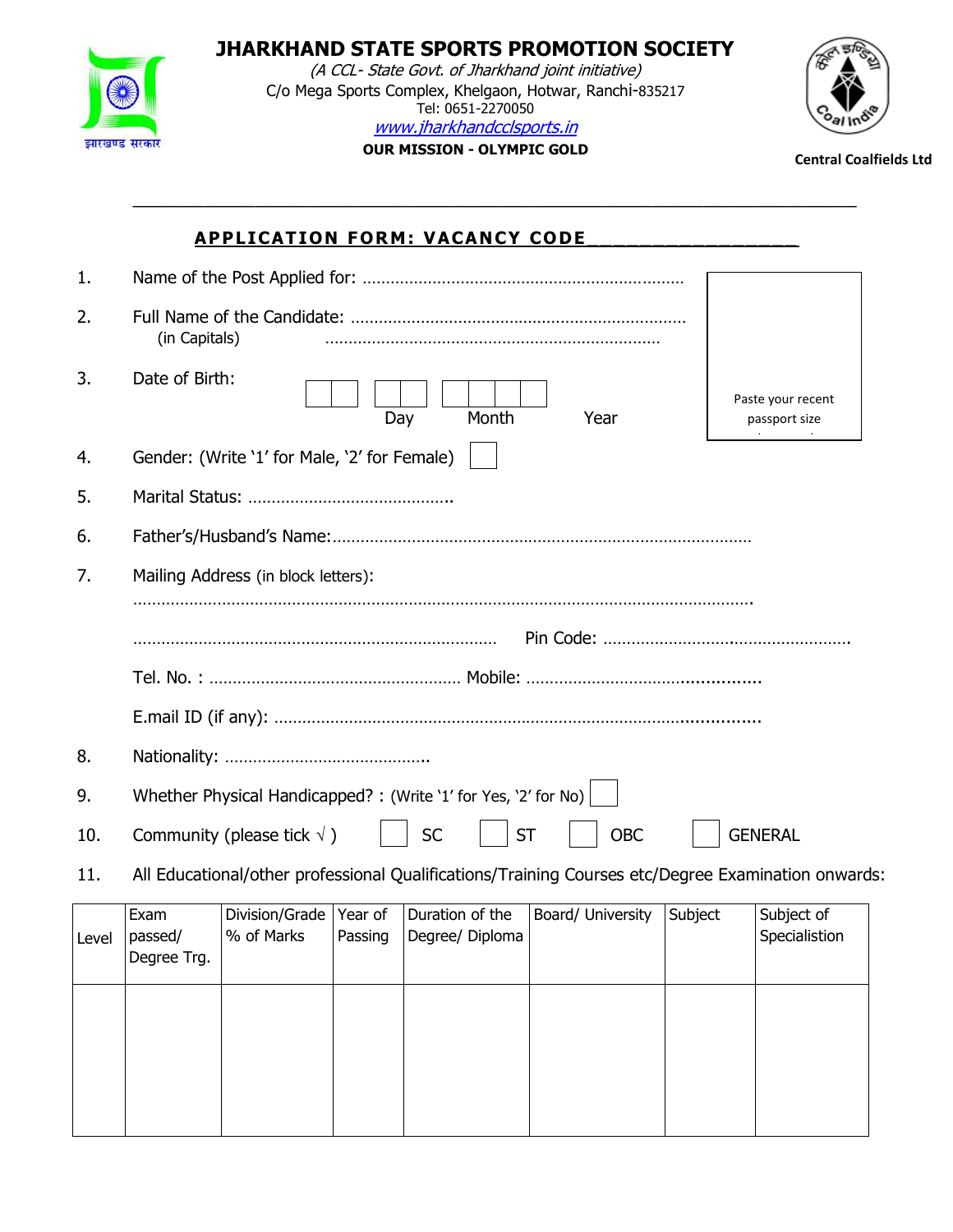## 12. Brief Professional Experience:

| Office/Instt. Firm | Post held Part time/<br>Contract Basis/<br>Ad-hoc/<br>regular/<br>Temp./pmt. |      | Exact dates to be<br>given (indicate<br>day, month &<br>year) |       | Total Period (in<br>years) | Scale of<br>pay | Nature of<br>duties |
|--------------------|------------------------------------------------------------------------------|------|---------------------------------------------------------------|-------|----------------------------|-----------------|---------------------|
|                    |                                                                              | From | To                                                            | Years | Months Days                |                 |                     |
|                    |                                                                              |      |                                                               |       |                            |                 |                     |
| 13.                | Any other relevant information:                                              |      |                                                               |       |                            |                 |                     |
|                    |                                                                              |      |                                                               |       |                            |                 |                     |
|                    |                                                                              |      |                                                               |       |                            |                 |                     |
|                    |                                                                              |      |                                                               |       |                            |                 |                     |

14. Details of enclosures: 1) ……………………………………………

2) …………………………………………… 3) ……………………………………………

I hereby declare that all the statements made in the application are true and complete to the best of my knowledge and belief. I understand that action can be taken against me by the Commission, if I am declared by them to be guilty of any type of misconduct mentioned herein. I have informed my Head Office/Deptt, in writing that I am applying for this selection.

|                          | ÷ |
|--------------------------|---|
| I<br>. .<br>×<br>×<br>۰, |   |

**Signature of candidate** 

Place: Address:

**References (03 experts/persons) with Contact Numbers:**

1. ……………………………………………… 2. ……………………………………………… 3. ………………………………………………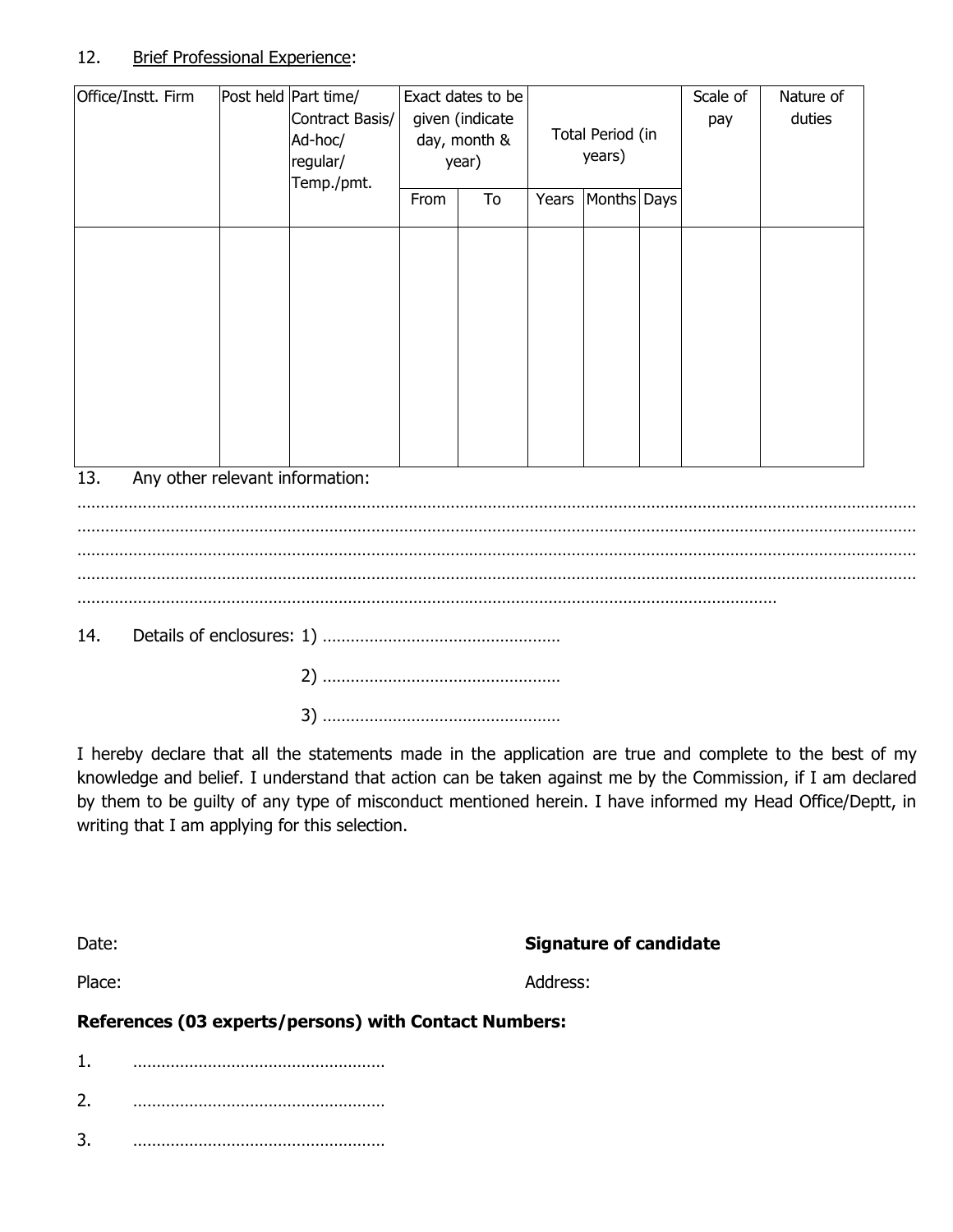### **ADVERTISEMENT FOR APPOINTMENT OF PERSONNEL ON CONTRACT BASIS AT JSSPS**

#### **QUALIFICATION AND CRITERIA FOR VARIOUS POSTS**

| <b>SL</b><br><b>NO</b> | <b>DOCTOR IN SPORTS MEDICINE</b><br><b>QUALIFICATION:</b><br>MBBS (BACHELORS IN MEDICINE & BACHELORS IN SURGERY) AND POST GRADUATION IN<br>SPORTS MEDICINE (MD)/ OR DSM FROM A REPUTED INSTITUTE                                                                                                                                                                                                                                                                                                    | <u>No. of</u><br><b>Vacancies</b> | <b>Vacancy</b><br>Code | <b>Remuneration</b><br>(Consolidated<br>and depending<br>on last drawn<br>pay) |
|------------------------|-----------------------------------------------------------------------------------------------------------------------------------------------------------------------------------------------------------------------------------------------------------------------------------------------------------------------------------------------------------------------------------------------------------------------------------------------------------------------------------------------------|-----------------------------------|------------------------|--------------------------------------------------------------------------------|
| (a)                    | <b>EXPERIENCE:</b><br>ATLEAST 02 (TWO) YEARS IN GIVING MEDICAL COVER AT NATIONAL SPORTS EVENTS AND<br>FACULTY (FULL TIME OR VISITING) IN MAJOR SPORTS ACADEMIES IN INDIA OR ABROAD<br><b>DESIRED EXPERIENCE:</b><br>(I) SPORTS SCIENCE QUALIFICATION<br>(II) EXPERIENCE IN HANDLING CHILDREN/ADULTS IN SPORTS ACADEMY/ SPORTS<br>UNIVERSITY/ INTERNATIONAL SPORTING EVENTS.<br>Age: No Bar                                                                                                          | 01                                | DSM01FT                | Rs.65,000 -<br>75,000 p.m.                                                     |
|                        | <b>SPORTS PHYSIOTHERAPIST</b>                                                                                                                                                                                                                                                                                                                                                                                                                                                                       |                                   |                        |                                                                                |
|                        | <b>QUALIFICATION:</b><br>(i) FULL TIME BACHELORS IN PHYSIOTHERAPY (BPT) AND<br>(ii)FULL TIME MASTERS IN PHYSIOTHERAPY(MPT) OR MASTERS IN SPORTS PHYSIO<br>(BOTH FROM A REPUTED AND RECOGNISED INSTITUTION)                                                                                                                                                                                                                                                                                          |                                   |                        |                                                                                |
|                        | <b>EXPERIENCE:</b><br>(i) MINIMUM 05 (FIVE) YEARS IN SPORTS REHABILITATION AND<br>(ii) SPORTS PHYSIOTHERAPY AT PROFESSIONAL SPORTS ACADEMY (IN INDIA OR ABROAD)                                                                                                                                                                                                                                                                                                                                     | 01                                | PHY01FT                | Rs. 35,000-<br>40.000 p.m.                                                     |
| (b)                    | (iii) SHOULD HAVE EXPERIENCE IN TREATING ACUTE TRAUMATIC & NON-TRAUMATIC/<br>CHRONIC SPORTS INJURIES YEARS. (THE CANDIDATE MAY BE ASKED TO MAKE<br>PRESENTATION TO A PANEL ON CASE STUDY/ILLUSTRATIONS ETC)                                                                                                                                                                                                                                                                                         |                                   |                        |                                                                                |
|                        | <b>DESIRED EXPERIENCE:</b><br>(i) EXPERIENCE TO HANDLE & OPERATE PHYSIOTHERAPY EQUIPMENT & SETTING UP OF<br>DEPARTMENT WITH SUCH EQUIPMENT AS MANY BE NECESSARY FROM TIME TO TIME                                                                                                                                                                                                                                                                                                                   |                                   |                        |                                                                                |
|                        | (ii) KNOWLEDGE OF ANTI DOPING AND OTHER RELATE ASPECTS                                                                                                                                                                                                                                                                                                                                                                                                                                              |                                   |                        |                                                                                |
|                        | (iii) SPORTS PHYSIOTHERAPIST FOR MAJOR INTERNATIONAL/NATIONAL SPORTS EVENTS IN<br>ANATOMY, PHYSIOLOGY AND KINESIOLOGY, CLINICAL OPERATIONS AND THEIR<br>PROCEDURES IN PHYSIOTHERAPY                                                                                                                                                                                                                                                                                                                 |                                   |                        |                                                                                |
|                        | <b>ASST SPORTS PHYSIOTHERAPIST</b>                                                                                                                                                                                                                                                                                                                                                                                                                                                                  |                                   |                        |                                                                                |
| (c)                    | <b>QUALIFICATION:</b><br>FULL TIME BACHELORS IN PHYSIOTHERAPY (BPT)<br>(FROM A REPUTED AND RECOGNISED INSTITUTION)<br><b>EXPERIENCE:</b><br>(i) MINIMUM 02 (TWO) YEARS IN SPORTS<br>REHABILITATION AND SPORTS PHYSIOTHERAPY AT PROFESSIONAL SPORTS ACADEMY (IN<br>INDIA OR ABROAD)<br>(ii) SHOULD HAVE EXPERIENCE IN TREATING ACUTE TRAUMATIC & NON-TRAUMATIC/<br>CHRONIC SPORTS INJURIES YEARS.<br>(THE CANDIDATE MAY BE ASKED TO MAKE PRESENTATION TO A PANEL ON CASE<br>STUDY/ILLUSTRATIONS ETC) | 01                                | APHY01FT               | Rs.15,000 -<br>20,000 p.m.                                                     |
|                        | <b>DESIRED EXPERIENCE:</b><br>(i) EXPERIENCE TO HANDLE & OPERATE PHYSIOTHERAPY EQUIPMENT & SETTING UP OF<br>DEPARTMENT WITH SUCH EQUIPMENT AS MANY BE NECESSARY FROM TIME TO TIME.<br>(ii) SPORTS PHYSIOTHERAPIST FOR MAJOR INTERNATIONAL /NATIONAL SPORTS EVENTS<br>FOR OVER FIVE (05) YEARS.                                                                                                                                                                                                      |                                   |                        |                                                                                |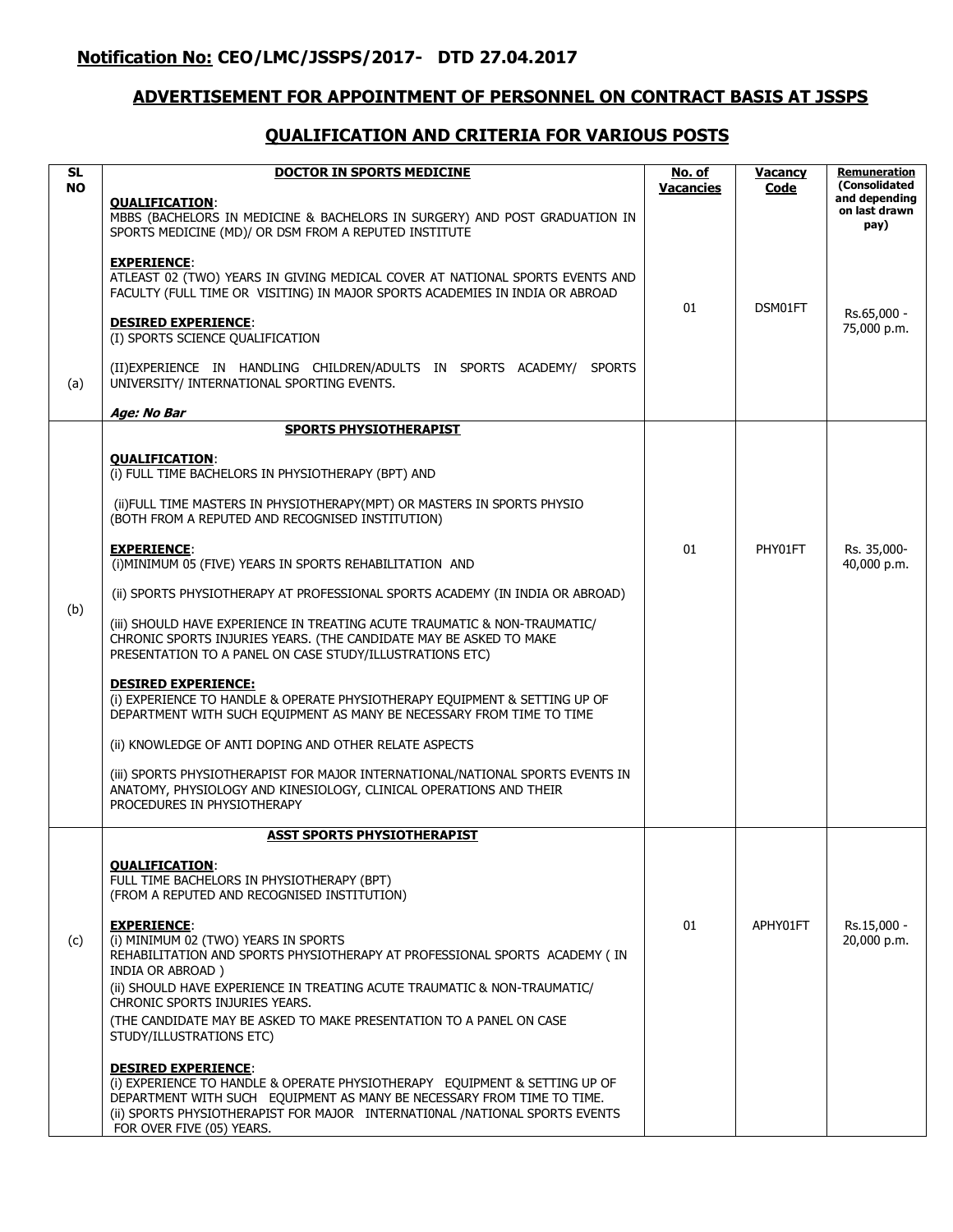|     | <b>ASST COACH (ARCHERY)</b>                                                                                                                                  |    |           |                                                             |
|-----|--------------------------------------------------------------------------------------------------------------------------------------------------------------|----|-----------|-------------------------------------------------------------|
| (d) | <b>QUALIFICATION:</b><br>NIS DIPLOMA HOLDER (01 YEAR)<br>OR.<br>SIX WEEK CERTIFICATE COURSE ALONGWITH RECOGNIZED INTERNATIONAL<br>PARTICIPATION IN ARCHERY   | 01 | ACAR01FT  | Rs.35,000-<br>40,000 p.m.                                   |
|     | <b>AGE LIMIT:</b><br>25 YEARS - 40 YEARS                                                                                                                     |    |           |                                                             |
|     | <b>EXPERIENCE:</b><br>MINIMUM 02 (TWO) YEARS EXPERIENCE IN COACHING IN ANY ORGANIZATION.                                                                     |    |           |                                                             |
|     | <b>ASST COACH (WRESTLING)</b>                                                                                                                                |    |           |                                                             |
| (e) | <b>QUALIFICATION:</b><br>NIS DIPLOMA HOLDER (01 YEAR)<br>OR.<br>SIX WEEK CERTIFICATE COURSE ALONGWITH RECOGNIZED INTERNATIONAL<br>PARTICIPATION IN WRESTLING | 01 | ACWR01FT  | Rs.35,000-<br>40,000 p.m.                                   |
|     | <b>AGE LIMIT:</b><br>25 YEARS - 40 YEARS                                                                                                                     |    |           |                                                             |
|     | <b>EXPERIENCE:</b><br>MINIMUM 02 (TWO) YEARS EXPERIENCE IN COACHING IN ANY ORGANIZATION                                                                      |    |           |                                                             |
|     | <b>ASST COACH (ATHLETICS)</b>                                                                                                                                |    |           |                                                             |
|     | <b>QUALIFICATION:</b><br>NIS DIPLOMA HOLDER (01 YEAR)<br>OR.                                                                                                 |    |           |                                                             |
| (f) | SIX WEEK CERTIFICATE COURSE ALONGWITH RECOGNIZED INTERNATIONAL<br>PARTICIPATION IN ATHELETICS AND,                                                           | 02 | ACATH02FT | Rs.35,000-<br>40,000 p.m.                                   |
|     | MEDAL HOLDER IN SR NATIONAL ATHELETICS CHAMPIONSHIP                                                                                                          |    |           |                                                             |
|     | <b>AGE LIMIT:</b><br>Under 40 Years                                                                                                                          |    |           |                                                             |
|     | <b>EXPERIENCE:</b><br>(i) MINIMUM 02 (TWO) YEARS EXPERIENCE IN COACHING IN ANY ORGANIZATION,                                                                 |    |           |                                                             |
|     | (ii) PHYSICALLY FIT FOR DEMONSTRATION OF TRAINING AND POSSESS KNOWLEDGE OF<br>TRAINING PROGRAMMES AND COMPUTERS                                              |    |           |                                                             |
|     | <b>ASST COACH (TAEKWONDO)</b>                                                                                                                                |    |           |                                                             |
| (g) | <b>QUALIFICATION:</b><br>NIS DIPLOMA HOLDER (01 YEAR)<br>OR.                                                                                                 |    |           |                                                             |
|     | SIX WEEK CERTIFICATE COURSE ALONGWITH RECOGNIZED INTERNATIONAL<br>PARTICIPATION IN TAEKWONDO                                                                 | 01 | ACTA01FT  | Rs.35,000-<br>40,000 p.m.                                   |
|     | <b>AGE LIMIT:</b><br>25 YEARS - 40 YEARS                                                                                                                     |    |           |                                                             |
|     | <b>EXPERIENCE:</b><br>MINIMUM 02 (TWO) YEARS EXPERIENCE IN COACHING IN ANY ORGANIZATION                                                                      |    |           |                                                             |
|     | <b>WARDEN (MALE)-II</b>                                                                                                                                      |    |           | Rs.15,000                                                   |
| (h) | <b>QUALIFICATION:</b><br>(i) 10+2 WITH A NATIONAL LEVEL MEDAL OR PARTICIPATION IN ANY SPORTING DISCIPINE<br>AT NATIONAL LEVEL AND,<br>(ii) BPEd              | 01 | AWAR01FT  | p.m. Plus<br>Accommodatio<br>n and Food at<br>Sports Hostel |
|     | <b>AGE LIMIT:</b><br>Below 40 Years                                                                                                                          |    |           |                                                             |
|     | PREFERENCE: UNMARRIED MALE CANDIDATES WHO HAVE A MEDAL IN NATIONAL GAMES / EQUIV                                                                             |    |           |                                                             |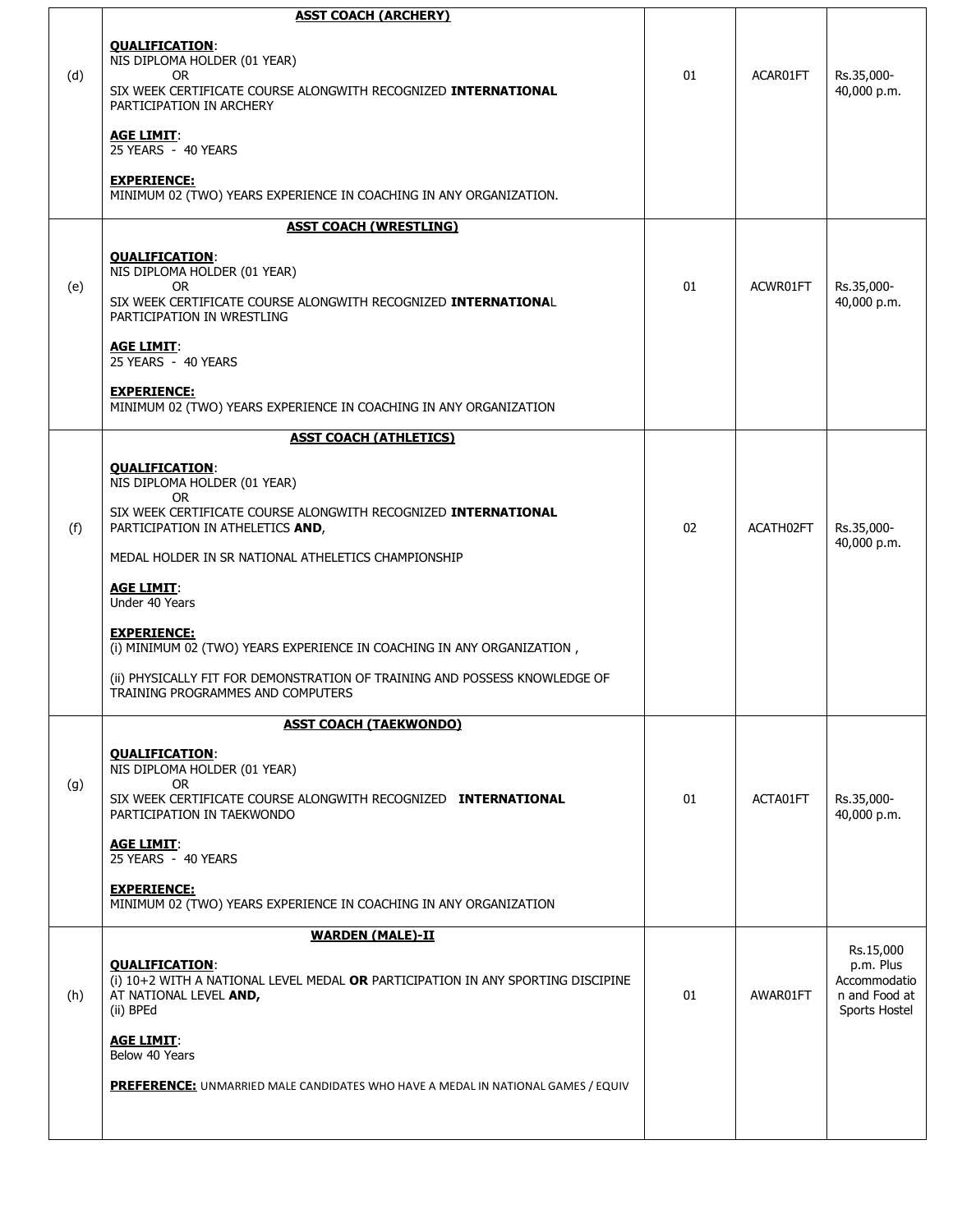|     | <b>LAB ASSISTANT</b><br><b>QUALIFICATION:</b><br>(i) DIPLOMA IN DMLT COURSE FROM ANY RECOGNISED INSTITUTION                                                                                                                   |    |         |                            |  |
|-----|-------------------------------------------------------------------------------------------------------------------------------------------------------------------------------------------------------------------------------|----|---------|----------------------------|--|
|     | <b>AGE LIMIT:</b><br><b>BELOW 40 YEARS</b>                                                                                                                                                                                    |    |         |                            |  |
| (i) | <b>EXPERIENCE:</b><br>(i) MINIMUM 02 (TWO) YEARS EXPERIENCE IN BLOOD COLLECTION/ SAMPLES ETC<br>(ii) HAVE WORKED IN BIOLOGY RESEARCH LABS ( HANDLING BLOOD<br>SM\AMPLES/MICE/PCR/DNA GEL/PROTEIN GEL/CELL CULTURE ETC         | 01 | LAB01FT | Rs.8,500 p.m.              |  |
|     | <b>HELPER (ARCHERY)</b>                                                                                                                                                                                                       |    |         |                            |  |
| (j) | <b>QUALIFICATION:</b><br>$(i) 10+2$ AND,<br>(ii) AT LEAST ONE TIME PARTICIPATION IN NATIONAL ARCHERY CHAMPIONSHIP<br>(ii) SHOULD BE PHYSICALLY FIT FOR DEMONSTRATION OF TRAINING                                              | 01 | HAR01FT | Rs.10,000 -<br>15,000 p.m  |  |
|     | <b>AGE LIMIT:</b><br><b>BELOW 30 YEARS</b>                                                                                                                                                                                    |    |         |                            |  |
|     | <b>HELPER (WRESTLING)</b>                                                                                                                                                                                                     |    |         |                            |  |
| (k) | <b>QUALIFICATION:</b><br>$(i) 10+2$ AND,<br>(ii) AT LEAST ONE TIME PARTICIPATION IN NATIONAL WRESTLING CHAMPIONSHIP<br>(ii) SHOULD BE PHYSICALLY FIT FOR DEMONSTRATION OF TRAINING                                            | 01 | HWR01FT | Rs. 10,000-<br>15,000 p.m. |  |
|     | <b>AGE LIMIT:</b><br><b>BELOW 30 YEARS</b>                                                                                                                                                                                    |    |         |                            |  |
| (1) | <b>HELPER (TAEKWONDO)</b><br><b>QUALIFICATION:</b><br>$(i) 10+2$ AND,<br>(ii) AT LEAST ONE TIME PARTICIPATION IN <b>NATIONAL</b> TAEKWONDO CHAMPIONSHIP<br>(ii) SHOULD BE PHYSICALLY FIT FOR DEMONSTRATION OF TRAINING        | 01 | HTA01FT | Rs. 10,000 -<br>15,000 p.m |  |
|     | <b>AGE LIMIT:</b><br><b>BELOW 30 YEARS</b>                                                                                                                                                                                    |    |         |                            |  |
|     | PHYSICAL TRAINER FOR ATHLETICS                                                                                                                                                                                                |    |         |                            |  |
| (m) | <b>QUALIFICATION:</b><br><b>QUALIFIED TRAINER CERTIFICATE</b>                                                                                                                                                                 |    |         |                            |  |
|     | <b>EXPERIENCE:</b><br>(i) TO MANAGE SPECIFIC EXERCISE (EVENT WISE)<br>(ii) CONDUCT OF STRETCHING AND STRENGTHENING EXERCISES FOR THE SPORTS CADETS<br>(iii) TO MANAGE MUSCLE STRESS AND PREVENT INJURIES BY SPECIFIC EXERCISE | 01 | TRA01FT | Rs. 10,000 -<br>15,000 p.m |  |
|     | <b>AGE LIMIT:</b><br>Below 40 YEARS                                                                                                                                                                                           |    |         |                            |  |
|     | PHYSICAL CONDITIONER/INJURY MANAGEMENT /MASSEURS (MALE)                                                                                                                                                                       |    |         |                            |  |
| (n) | <b>QUALIFICATION:</b><br>(i) PHYICAL CONDITIONER DIPLOMA COURSE CERTIFICATE<br>(ii) MINIMUM 03 YEARS EXPERIENCE IN ANY GAME                                                                                                   | 01 | PCO01FT | Rs. 15,000 -<br>20,000 p.m |  |
|     | <b>AGE LIMIT:</b><br>Below 40 YEARS                                                                                                                                                                                           |    |         |                            |  |
|     |                                                                                                                                                                                                                               |    |         |                            |  |

#### **Note:**

- (i) The Shortlisted Candidates for each of the above posts shall be called for an Interview at Ranchi. All such information shall be made available on our website **www.jharkhandcclsports.in** and intimated to the Candidates by E-mail only. Please note that no individual correspondence through Letters/ Fax/ Messages etc shall be undertaken by JSSPS for call of Interview and the candidates are requested to constantly monitor the website/ E-mails.
- (ii) The Tentative Dates for the Interview are between 20<sup>th</sup> May 2017 to 15<sup>th</sup> Jun 2017. No TA/DA shall be paid to the Shortlisted Candidates and mere calling for Interview should not be construed as a Selection in JSSPS.